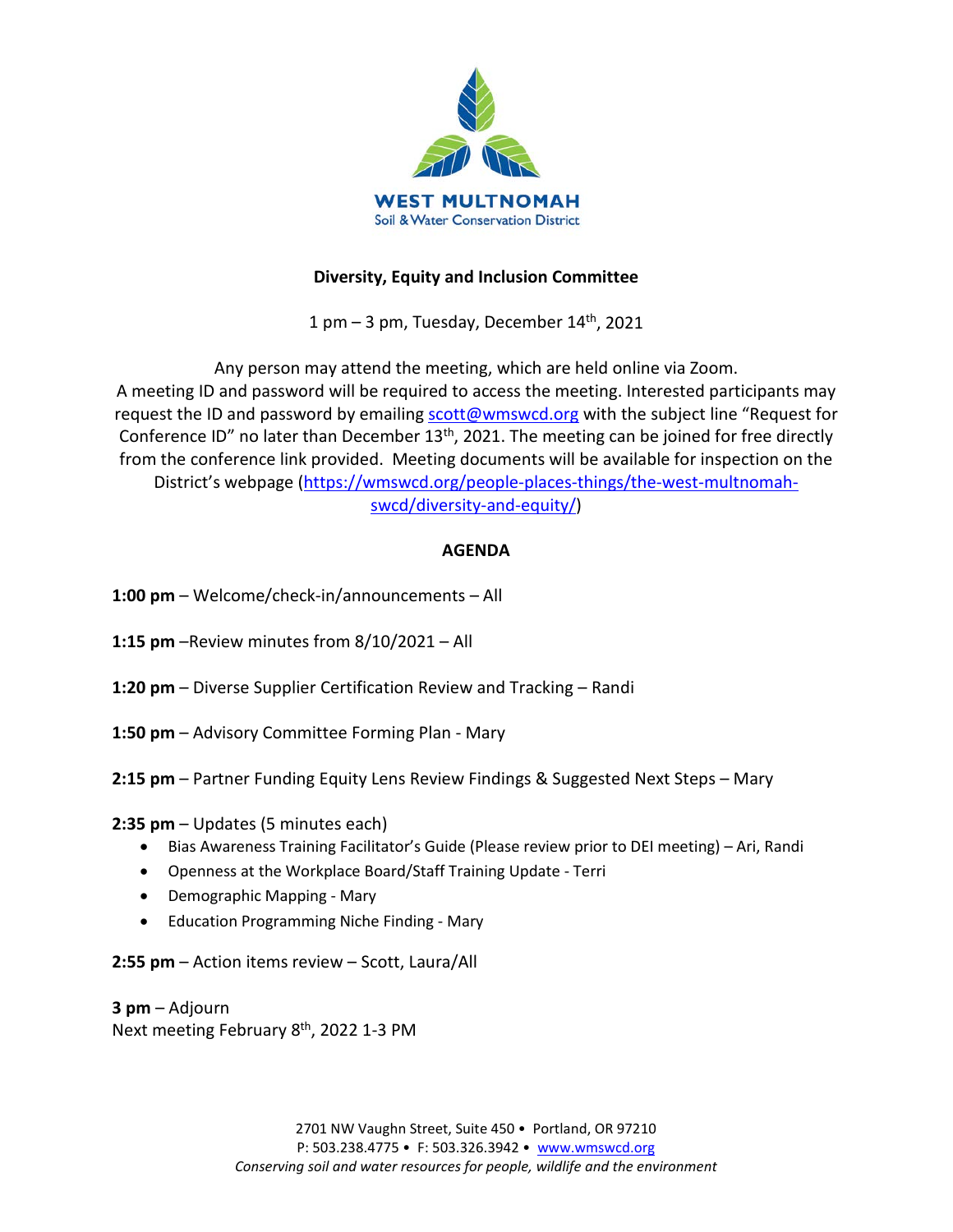## **DRAFT - WMSWCD Diversity, Equity and Inclusion (DEI) Committee Meeting Summary – DRAFT October 12, 2021 1:00pm to 3:00 pm, WMSWCD Zoom meeting**

**Attending:** Scott Gall & Laura Taylor (Co-Chairs); Ari DeMarco, Mary Logalbo, Terri Preeg Riggsby, Randi Razalenti

**Welcome/Check-In/Announcements –** Mary shared the following in the group chat: I sent out information about a neighborhood DEI training/café chat series that anyone interested can participate in (led through NWNW). Laura, Kammy and I applied a lens to partner funding and I'd be happy to report out on that later. Also, Education Program Niche Finding RFP had a great pre-bid session including contractors already working with CELs on the proposal.

Mary shared the following via email, unsure of being able to fully join the meeting: "Building Diverse Communities" NWNW supported community conversations, workshops and presentations on our staff Teams channel, but I also wanted to mention these at the DEI meetings, so I'm sending along a link to these opportunities here: [https://nwnw.org/about-us/what-we-do/building-diverse-communities/](https://nam02.safelinks.protection.outlook.com/?url=https%3A%2F%2Fnwnw.org%2Fabout-us%2Fwhat-we-do%2Fbuilding-diverse-communities%2F&data=04%7C01%7CRandi%40wmswcd.org%7C01a72261280444bbaf4c08d98da67ac5%7C2da4e6bbe2664f9d8d1ad14b1a46950b%7C0%7C0%7C637696568437524506%7CUnknown%7CTWFpbGZsb3d8eyJWIjoiMC4wLjAwMDAiLCJQIjoiV2luMzIiLCJBTiI6Ik1haWwiLCJXVCI6Mn0%3D%7C1000&sdata=5GS6nYA46H4bsdpVh8Py2TPCXeCUzIghZz3Y%2BvRHu3k%3D&reserved=0)

Mary also shared that mid-November is when Mary & Isa may be able to get census data to work with.

Terri shared that she is looking to run for Metro Councilor for District 6, and if she gets appointed, may not be able to stay on the District's Board of Directors, but would still be involved in the District in other ways.

**Action item:** Mary to follow up on partner funding via email.

**Approval of August 10, 2021 Meeting Summary** – Laura noted that a sentence that was unclear regarding the suggestion of collecting demographic data from staff – it said a "threshold", and should be changed to say 'threshold of people' to be more clear what the threshold is referencing. The minutes were approved with this change.

Randi brought up that the District's draft DEI Committee minutes are currently posted to the website as part of the packet, but we do not follow up with posting approved minutes, and asked if the group thought this would be a good change if it's not too cumbersome for Renee's time to post the approved minutes as well. Terri was curious to see DEI page analytics at some point when possible to find out how often the page was visited, and would like to see this again when we update the website.

**Action item:** Randi make changes to the final approved minutes as discussed. Randi talk to Renee about getting analytics with traffic on webpages on the current DEI site vs. new site after some time, and if possible, to start putting approved minutes up on the DEI site. Renee to report out on DEI page analytics when she gets a chance during a check-in at a future DEI Committee meeting.

**Bias awareness training needs for hiring-** Mary shared resources from City of Portland (COP) hiring process for Bias Awareness training, and Ari used these resources for this past year's internship hiring process. This Bias Awareness training process consisted of staff on the interview panel reading the COP training materials and signing an agreement acknowledging having read the materials as well as a component on confidentiality. Ari reached out to the DEI Committee to see if we want to tailor these materials to be more District specific. Mary shared that when she was on an interview panel for COP the group talked about some of their own biases and had a discussion around it, and Mary noted that this might be most important in times when there are partners outside of District staff. This process didn't happen in the internship hire as Ari was not aware of this process. Ari noted that the confidentiality piece was only on the agreement form, and is wondering if this should be elsewhere than just in the agreement. Laura (who was on the interview panel for last year's interns) noted that the training was helpful and felt there wasn't a need to reinvent anything, but it may be good to have the discussion piece added for consideration. Ari noted having some issues with the discussion piece as this can reveal things about yourself to the group that you may not be comfortable sharing.

Mary had another session with using this packet for the Climate Change Intern and a lot of it is on the facilitator to convey that the process is a safe space and is confidential, noting that the most important piece is that it is voluntary to share your own biases. Mary noted this can also be a good opportunity for interviewers to discuss if they know an interviewee so the group can discuss how to deal with that situation. Mary also noted that Metro offered to share with us a bias awareness training that they do with their own staff.

Ari noted that the confidentiality piece would be good to give to everyone that works on any component of our hiring process including resume reviewers, administrative redactors, interview panel, etc.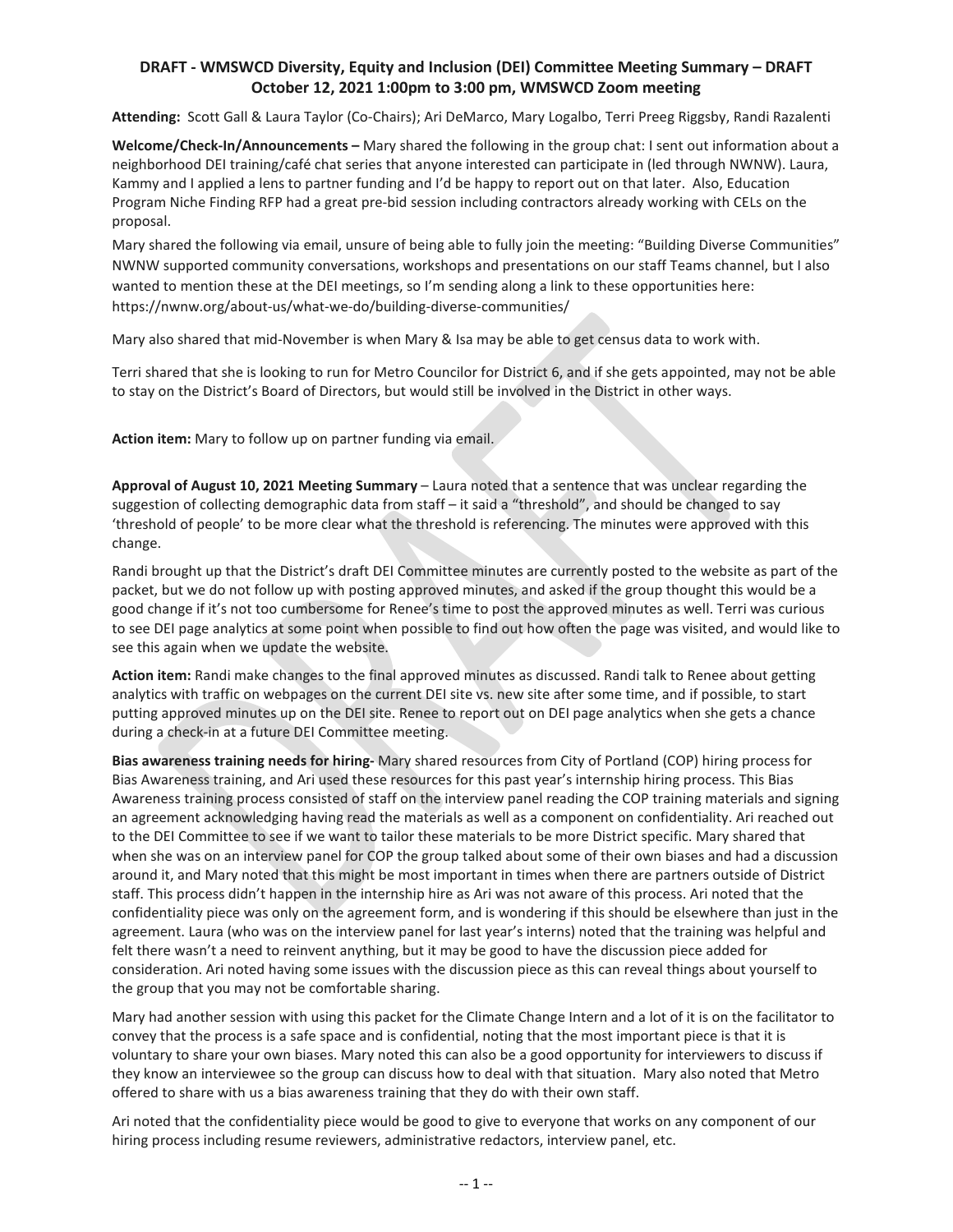Mary noted that the equity lens facilitator guide has good information that could be used for coming up with a "cheat sheet" for the facilitator process for a bias awareness training (saved on our server here, for internal reference: \\WM2\Shared Folders\Shared\Planning & Reports\Long Range Business Plan\2021-2025\Team Materials\DEI\Equity Lens\LRBP Equity Lens\LRBP Equity Lens Facilitators Guide.docx)

The following were decided upon at the meeting amongst the group:

Confidentiality acknowledgement: for everyone working on any piece of a hiring team (including redactors) – all to look through this & sign off in the beginning stage of the hiring process.

Bias awareness training & voluntary bias discussion: for those reviewing resumes and those on an interview panel.

**Action items** - Ari & Randi: 1) create a facilitator "cheat sheet" for the bias discussion based off the equity lens facilitator guide that Mary gave, and bring to the DEI Committee in December for review (as well as any other updated components that specifically need the team to review); 2) Look at the Bias Awareness Training Acknowledgement form to determine if the confidentiality component should be removed or repeated on this form; 3) Create a confidentiality form for all to use for District hires; 4) Incorporate these pieces into the upcoming hiring schedule for permanent hire and internship hires as soon as possible; 5) Incorporate these pieces into the permanent and internship hiring schedule templates at their ideal times in the process as well as store the materials as part of the overarching Hiring Playbook.

**Redaction of applications during hiring –** Terri mentioned having an automated redaction processes to consider, but Randi has looked into this before and let the group know of the limitations. Terri retracted the automated suggestion because of our size and all the nuances with redaction. Laura suggested having candidates that apply do this themselves. Randi felt that there may be some hiccups along the way, but that it is a good time to experiment with a permanent position and see how it goes. The permanent position is a better chance to experiment with this due to there being more of an investment for the candidates to take the time to do this for a full time permanent position rather than candidates applying for a part-time temporary internship. Randi relayed that Jim Cathcart wanted the group to have a check-in on whether or not there was still merit in redacting resumes. Randi recused herself from this discussion since she is normally the primary person to redact resumes. Mary noticed that redaction has been very helpful in understanding self-awareness and self-biases, and would like the District to continue this process. Scott noted seeing benefits from the process as a way to easily remove biases. Overall, the group echoed sentiment on feeling best about staying the course on redacting, and agreed to try selfredaction with the upcoming permanent position (as long as this works for the Core Hiring Team for this position), and redact candidates' materials internally (with help from intern Martina Avendano) for the internship recruitment.

**Action Items:** Randi – to check in with the Core Hiring Team for the Forest Conservationist to ensure they are comfortable with the self-redaction process by candidates. Laura – will help with writing instructions on how to self-redact.

**Board and Staff Trainings –** Terri let the group know that the Board had a consultation with Special Districts Association of Oregon (SDAO), and the results on the reporting on how they were doing were good, but that coming out of remote conditions was noted as something to be cautious about by the assessment. Terri was in touch with SDAO about a training related to this, and SDAO recommended having a training about supporting a culture of openness at work that would be beneficial to both Board and staff. SDAO recommended HR Answers to conduct this training and Terri will look at this with Michele and Jim. Terri noted that part of an openness at work is nurturing a positive environment and knowing how best to give and receive feedback, and that it would be beneficial to include in this overall training topics that are related to this in terms of microaggressions, gender identity, etc. or any other DEI-related matter that we may want to incorporate. Terri felt that specifically including microaggression in the training would be especially important to incorporate so that giving and receiving feedback (which will be included in the training) will be successful, positive and constructive. Funding for this training would not come from DEI budgeted training funds. As far as timing goes, Terri felt this was best to do this sooner than later as it's best to do this before staff return to work at the office. Terri and applicable staff will try as much as possible to get all staff and board to attend, but Terri would prefer to not wait and push this training out too much longer just based on trying to get 100% participation. Terri felt that this would be in addition to the microaggression refresher that Scott and Laura plan to present to the Board at their November meeting.

Randi reminded the group that the Board still need to complete a high-level gender awareness training. Terri would like the gender awareness training to be part of an existing Board meeting, and paired down to about an hour (the original high-level training was quoted as a two-hour training initially).

Mary reported that she doesn't have much of an update on staff trainings with Capacity Building partnerships, but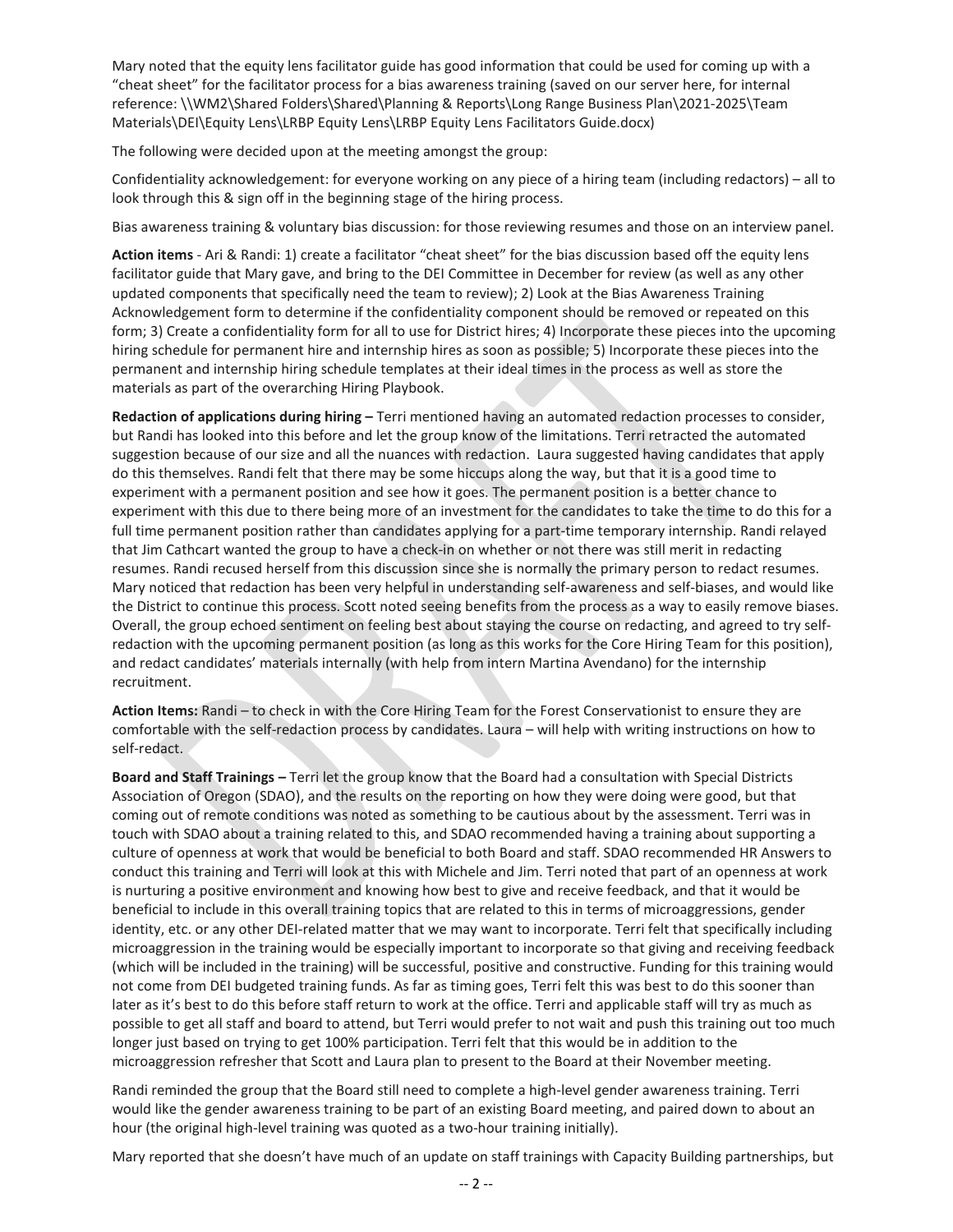noted that they are happy to work with us, but won't be ready to work with us until January next year. Mary circled back with Laura, Scott, and Jim about this and they all agreed this timing can work for us. Capacity Building Partnerships also mentioned bringing in their colleagues earlier to deliver these trainings if needed, and Capacity Building Partnerships could still develop the training.

**Action items:** Terri will follow up with HR Answers about the all staff and Board training and will get back to the group about timing. Mary will work with Capacity Building partnerships about a 1-hour training with the Board at a Board meeting while also circling back about staff trainings. Terri will work with Jim to find a Board meeting that will work for the gender awareness training.

**Action Items Review**

See above

**Next Meeting:** December 14, 1:00pm-3:00pm

Notes taken by Randi Razalenti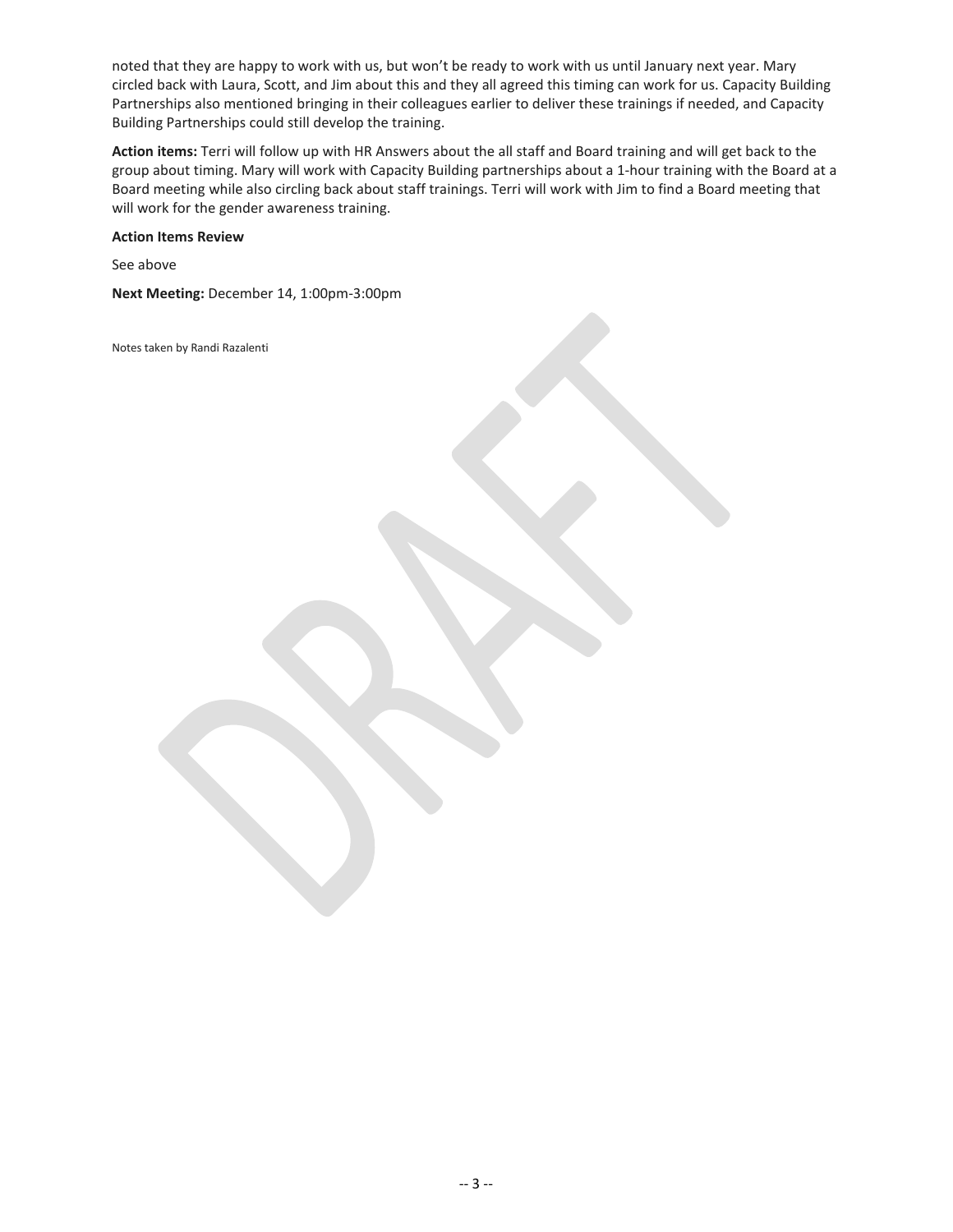## **Partner Funding Equity Lens Findings 10/7/2021 Participants: Mary Logalbo, Kammy Kern-Korot, Laura Taylor**

### **Notes**

**Introduction:** We acknowledge that partner funding has been helpful in expanding our capacity to serve landowners and other constituents by targeting groups with like missions, such as watershed councils. It has not, however, been made widely available or advertised to other community groups whose missions may overlap with our mission and align with our strategic directions. Partner funding procedure has not been fully standardized across or within program areas in regards to application review/ranking and selection, award and budget amounts, and activity and reporting requirements. We want to assess the potential advantages and disadvantages of standardization and of making partner funding available to more groups-- while recognizing our limited budget. Thoughts on this from Jim shared with the group as part of the introduction and later edited by Kammy to provide more context, edits shown in [brackets]:

*The overarching question is – how do we make access to partner funding more inclusive? Do we solicit proposals that are evaluated competitively against objective, unbiased criteria? Maybe we don't need to do this annually – but every 2 to 3 years.*

*Most of our partner agreements are sole source – there is only one Forest Park Conservancy [to help meet conservation goals] in the [forested areas of the] west hills; only one Scappoose Bay Watershed Council [to serve our overlapping zones of jurisdiction in the far NW area of our district, only one Tryon Creek Watershed Council, only one Backyard Habitat Certification program[, which assists urban and suburban landowners that are too numerous for us to serve directly]. So, [it's] difficult to think of opening these up to other organizations. But, is my stance here a barrier – a blind spot. Perhaps we need to engage other partners – like those new to us and us new to them – that served on the Conservation Scope Advisory Committee. Maybe they see something we can't (or I can't).*

*Partner funding for education programs seems to fit the competitive award approach – [there are] so many organizations are out there. It makes sense [that] we support the Sauvie Island Center because they work near ground zero in the District – but are we being objective given the plethora of environmental education organizations that are out there and also work in our District?*

*Another dimension – maybe we don't worry about this as long as we require our partners who get our funding to be equitable with their services. That certainly seems to be our current tact – and maybe that requirement enables equity and inclusion in receipt of services we fund and, because of that, it is less an issue that the access to our funds is perhaps less equitable [ competitive or broad-reaching].*

**Lens Examined Question:** What are the pros and cons of conducting broader partner funding outreach (that may reach unknown partners that this funding may support, and may drive the need for revised selection criteria and standardization)? Does the group have a recommendation on ANY changes that should be made to the partner funding program after going through this lens review including proceeding with broader outreach?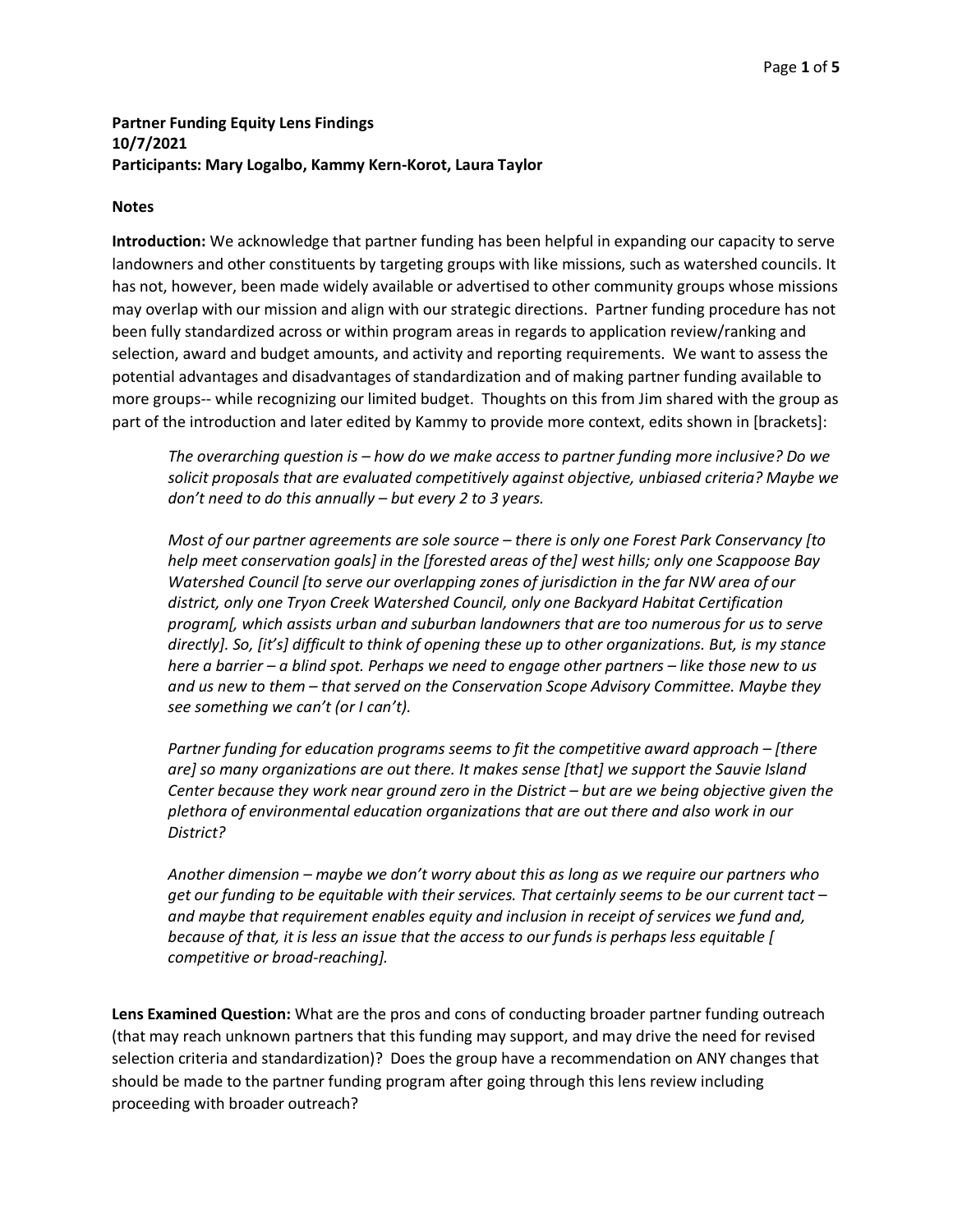### **Equity Lens Questions Posed:**

- 1. What assumptions are we making about this decision?
- 2. How will the projected outcomes (including unintended consequences) impact (increase or decrease) equity?
- 3. Does this decision engage and/or account for multiple perspectives?
- 4. What barriers to engagement exist or may result from this decision?
- 5. Based on this discussion, what plan changes are needed to support more equitable outcomes?

### **Lens Review Notes:**

- 1) Assumptions:
	- a. Program managers are on the same page regarding partner funding program objectives
		- i. Objectives discussed and were stated to be about *expanding capacity and leverage our limited resources and in-house staff capacity* through partners *to better accomplish our mission*
	- b. There was discussion about how conservation education is now clearly stated to be a major part of our mission, but that this is a vast area and that the world of traditional on-the-ground restoration (and its related partners) seems like a different category of partners to consider.
		- i. This distinction led to a discussion about the need for different ranking criteria for conservation education partners vs on-the-ground restoration partners after we get beyond baseline criteria, however there are some that cover both areas so this distinction may get tricky.
	- c. There is a major assumption that we know all the most strategic/best partners to which to provide funding to enhance our capacity. That there is one primary org in a particular geographic area that can/should be delivering programming. That we know all the relevant partners out there.
	- d. There is an assumption that other conservation-specific partners wouldn't seek this funding if it was advertised since we assume we've identified all relevant partners. There's also an assumption education-specific partners might overwhelm the program as there are many environmental education organizations.
	- e. There is an assumption that other partners not currently receiving partner funding wouldn't as effectively help deliver our mission or increase our capacity.
	- f. There's an assumption that many of our currently supported partners are broadening our reach whereas some may be reaching the same constituencies the district is already in touch with. Bringing in new other partners may well help us better reach community members we've not yet connected with.
	- g. That staff are too busy for additional advertising/webwork/criteria refinement that'd go along with opening up this funding pool more broadly.
	- h. That we would be operating with the same or smaller sized budget compared to past years if we opened this up to more groups – thus potentially lessening the amounts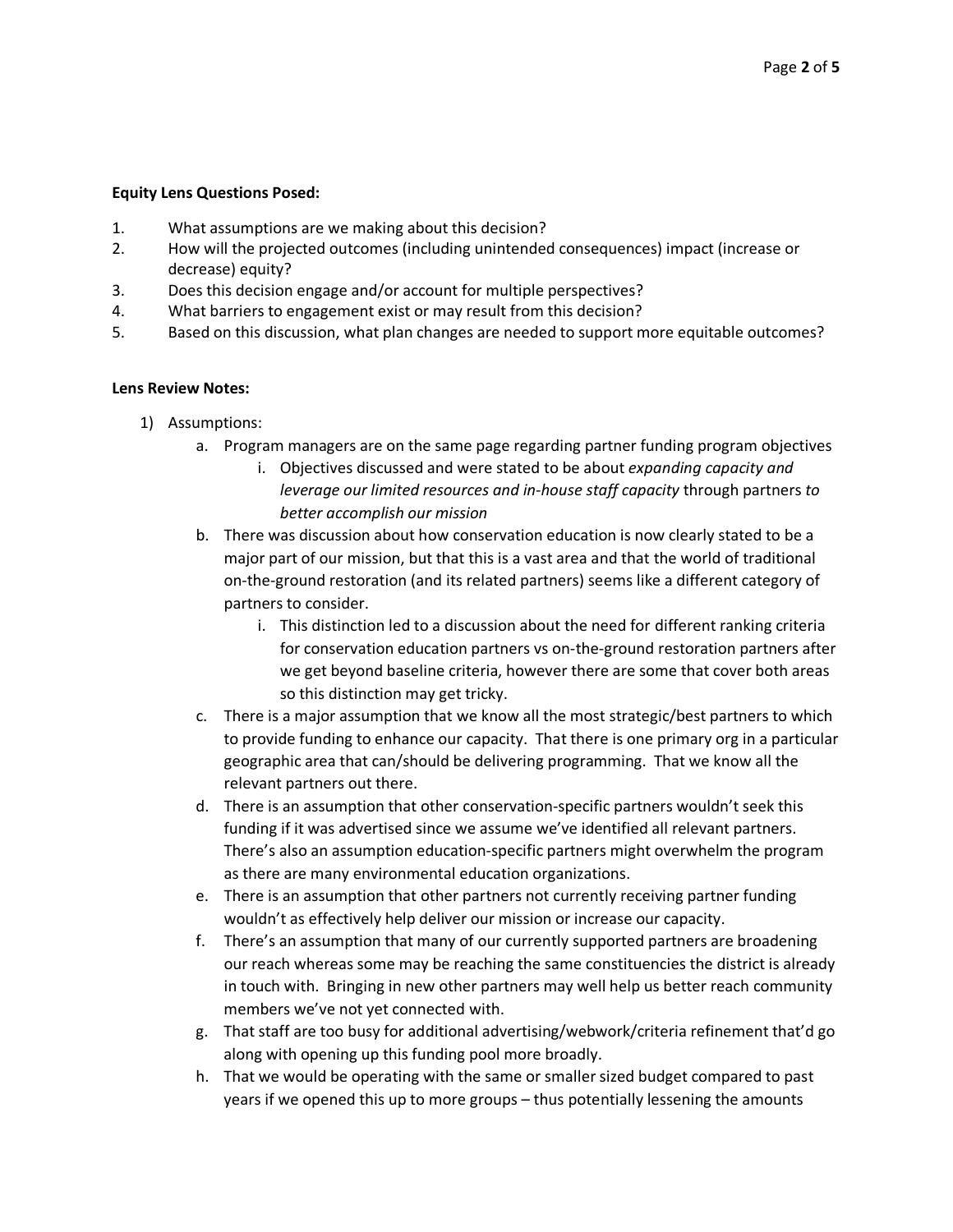available to the valued partners to which we already provide funding and rely on to meet demand for conservation services we can't meet with our limited in-house staff; that we would lose capacity in those areas

- i. A sense of urgency that any unaddressed inequities need to be dealt with immediately.
- j. That the education niche-finding exercise may change this programming.
- k. That if we open this up that our communication channels will reach new relevant partners.
- l. The lack of funding/continuity [if we routinely make partner funding more competitive and less continuous] could have a major impact on our [existing and future] partners.
- m. That the timing is not good to change funding for partners already hard-hit by a reduced funding stream and loss of stability during the COVID-19 pandemic. We also have an assumption that we may be returning to "normalcy" at some point (post pandemic). The flip-side to this thinking is that organizations NOT currently receiving funding could also use some added help during these challenging times.
- n. The board will accept changes to this program if we decide to make them.
- 2) Impacts to Equity:
	- a. Added application/process/reporting hoops could decrease partners ability to focus on equity outcomes by burdening their overall capacity.
	- b. That equity criteria and reporting for partner funding is believed to have positive impacts on partner equity outcomes.
	- c. Changes to our current partner funding allocation approach may result in a more rigid structure in award amount limits and potentially decrease partner support allocations for some partners receiving more than others, which may impact those partner's capacity in regards to equity outcomes.
	- d. Scappoose Bay WC and other rural partners that may be eligible might not score high in regards to serving underserved community members, partly based on the demographics of their service area, but our funding can encourage them to find ways to be more equitable in their program delivery and to start or deepen their DEI journey. If we give up that leverage, we may forego opportunities to increase equity outcomes with that partner.
	- e. We may end up finding more partners that reach/serve more diverse communities, thus increasing equitable outcomes.
	- f. We may realize new partners are better aligned at helping us achieve our newly declared mission/vision/directions, including equity outcomes, such as Rogue Farm Corps and Black Food Sovereignty Coalition that have been suggested as potential partners we should consider supporting, given their missions.
	- g. Concerted work through various communication channels/partners/lists will be needed to reach a broader set of partners than can help increase equity outcomes.
	- h. We might improve public accountability and trust to have this programming [to whom and how we determine partner funding?] more visible.
- 3) Engage/Account for Multiple Perspectives:
	- a. We are speculating on both known and unknown partner needs and preferences. We know what partners tell us. We know that our easy application, biannual payments framework, simple reporting requirements, and some continuity of funding from year to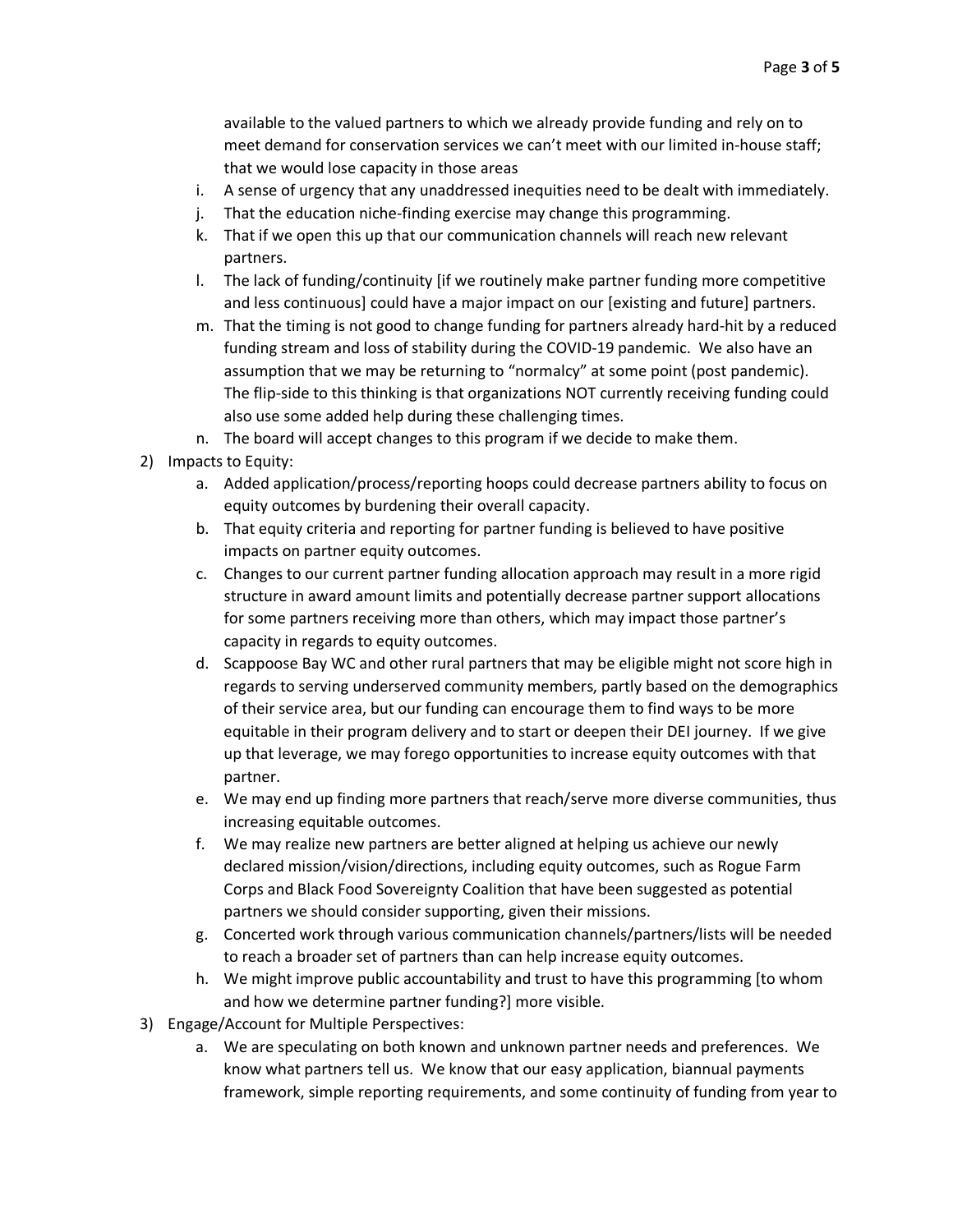year have been praised. These processes are crafted in a way that aims to minimize administrative burden and enhance capacity of the partner.

- b. It would be nice to reach out to both currently supported partners, as well as other potential partners, to get additional input.
- c. It would be helpful to look more at what sister Districts are doing or have done. EMSWCD's PIC grant was brought up, as an example of a sort of partner funding. They note on their website that they are looking into equity concerns, further evaluating their programming and, have moved more toward our model for this current year in terms of supporting groups that were previously supported, due to the hardships of the pandemic. Referenced PIC Grant Site: [https://emswcd.org/grants-and-cost](https://emswcd.org/grants-and-cost-share/apply/for-organizations-pic/2021-pic-grants-awarded/)[share/apply/for-organizations-pic/2021-pic-grants-awarded/](https://emswcd.org/grants-and-cost-share/apply/for-organizations-pic/2021-pic-grants-awarded/)
	- i. Follow-up Action: Reach out to Suzanne Eastman to see if they have any assessments of their funding program available to share.
- 4) Barriers to Engagement:
	- a. COVID-19 staffing, health risk challenges, economics/funding streams, and some potential partners are focusing on other pressing community needs.
	- b. Communications bandwidth and limited audiences need to find and use additional outlets that reach more potential partners (e.g., Metro communiques that that share information about conservation-related grant opportunities around the region; strategic social media groups, community based-organizations);
	- c. Organizational capacity (internally and externally w/ partners depending on outcomes)
	- d. Relationships and expertise to do this work and/or history in work.
	- e. Language barriers
- 5) Changes Needed:

### **Take Home Actions/Recommendations:**

- ASAP: Change contact on education programming/school assistance (from Laura to Mary). Create a partner funding webpage that provides an overview of the program and a list of recent awardees and funding amounts. Include a note that we will be reassessing the program in the future, but intend to continue funding for this next year our historic partners -- with like amounts, assuming successful outcomes spending those funds in previous years. The delay in implementing any big changes is to avoid exacerbating fiscal and capacity hardships to current partners brought on by the Covid-19 pandemic and to take time to do a deeper analysis of the pro's and con's of the current model and of equity implications. (Use language similar to that on EMSWCD's current PIC Grant page). *\*Website should mention how we are waiting for educational niche finding results. \*Include a contact us if you're interested in hearing about our program when we re-open applications. \*Once open we will aim to get on other partner sharing platforms including metro's grant platform.*
- By the fall of 2022 Kammy & Mary will meet and refine the partner funding application, criteria, and scoring rubric. This will include discussion of weighing social and environmental outcomes and potentially having different criteria for rural and urban partners. Give existing partners lots of advance notice that our funding approach may be changing.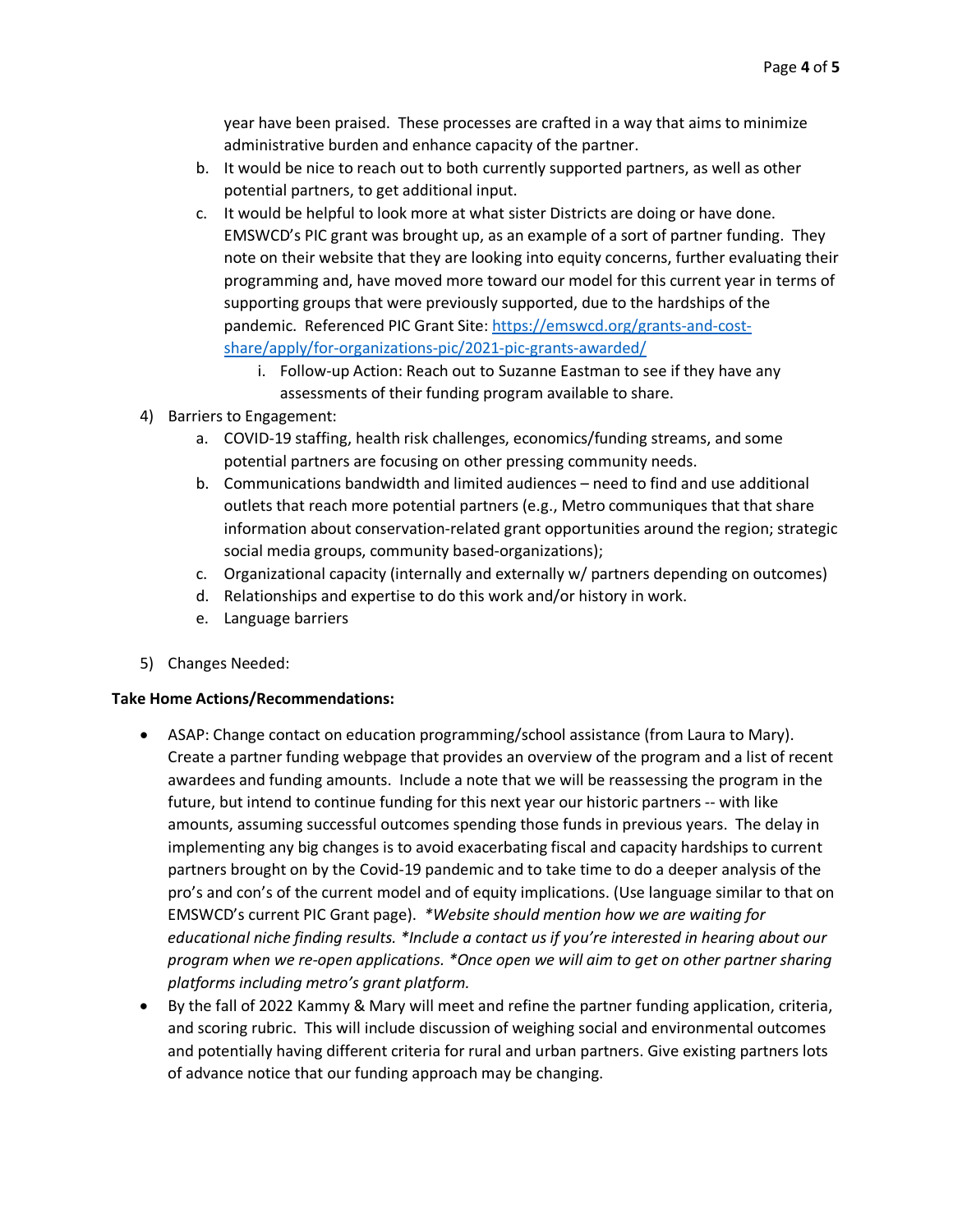- Wait to enact further education partner funding program changes until conservation education niche finding results come in. Revisit education partner funding programming and promotion needs with the results in hand. If the results of the education niche finding process recommend a significantly different model for funding education organizations than what we end up doing for partner conservation organizations, then consider entirely separating the funding programs for these two groups. For example, run a grant program with its own name for environmental education groups separate from the Conservation Partner Funding Program.
- By NEXT Fiscal Year: The following is assuming that a conservation education partner funding program will be continued. Education centered partners will have a different funding award evaluation rubric than on-the-ground conservation centered partners. A strategy will be devised for partners that provide both education and on-the-ground conservation.

Notes drafted by Mary Logalbo with edits by Laura Taylor and Kammy Kern-Korot incorporated.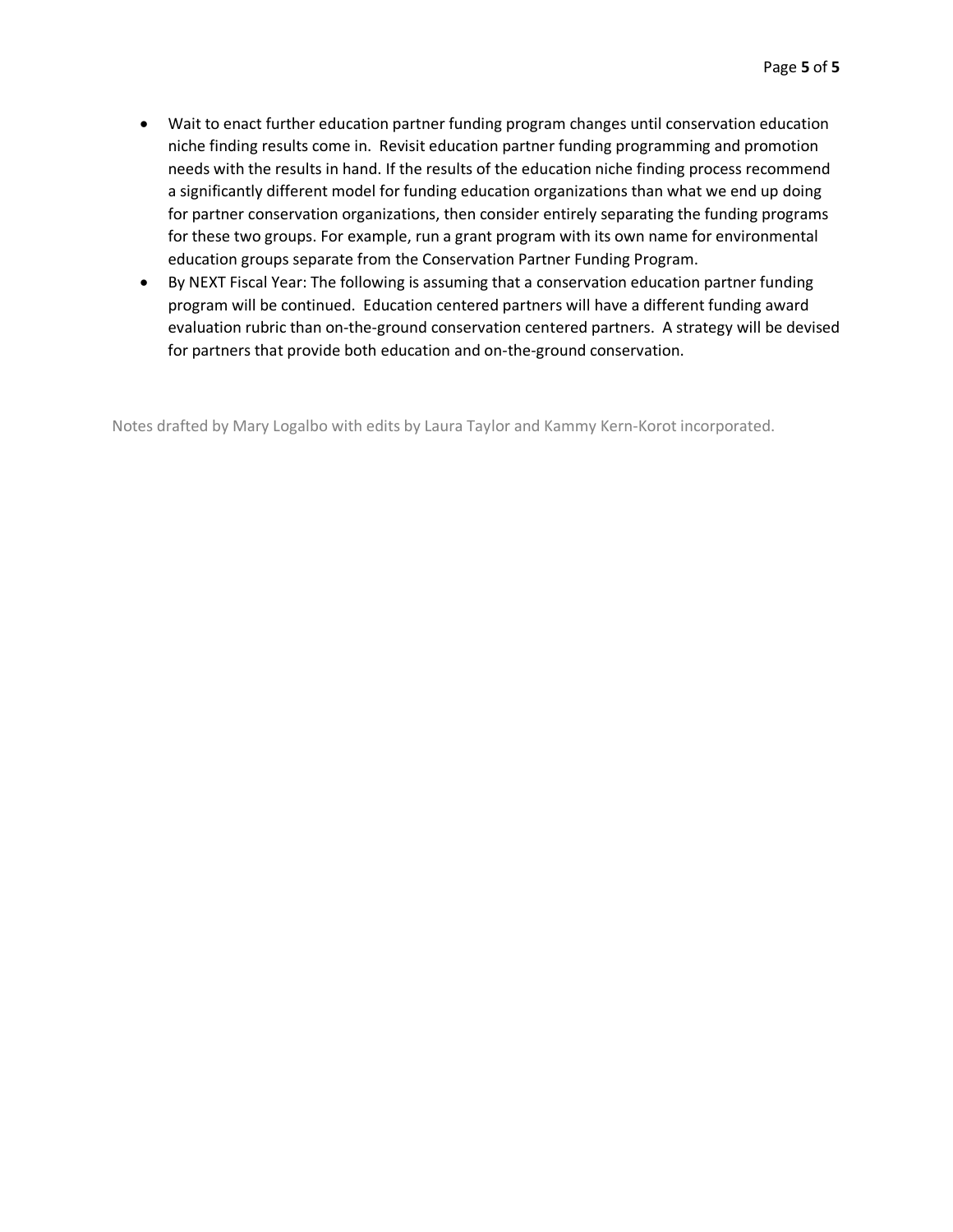# **Bias Awareness Training Discussion – Facilitator's Guide**

Adapted from Long Range Business Plan (LRBP) Equity Lens Facilitators Guide

**Intent:** This guide is provided to assist in facilitating a discussion on the "Bias Awareness" training required of hiring teams.

# **1. PREPARING FOR DISCUSSION**

Documents to be reviewed beforehand can be found here S:\Personnel (staff and directors)\Hiring\Hiring Playbook\Hiring Playbook Resources

- Bias Awareness Hiring Training City of Portland (**required** for those scoring resumes and conducting interviews; encouraged for all individuals involved in the hiring process)
- Bias Awareness Training and Confidentiality Instructions & Agreement for Hiring Teams (**required** for all individuals involved in the hiring process)
- Equity Terms- From Nonprofit Association of Oregon (encouraged for all individuals involved in the hiring process ) One or more of the exercises found here<https://implicit.harvard.edu/implicit/> (encouraged for all individuals involved in the hiring process)

Generally, this discussion is expected to take no more than 1 hour. Sending out an agenda or note on the goals and expectations of the discussion in advance may help orient participants' expectations of the process, which will help ensure that dialogues are fruitful.

2. **FACILITATING THE DISCUSSION** (Materials Modified from: National Gender & Equity Campaign of AAPIP, Facilitation Guide for Community Engagement)

# **Open the meeting**

This is a confidential space and identities and opinions shared here will not be discussed outside of this group meeting, nor will they affect the ability of a group member to participate in this or future hirings.

Check in with how everyone is doing today. Alternatively, you may wish to have participants state what they are interested in gaining from the meeting.

# **Introduce the purpose and expectations of the meeting**

There are two main purposes to this meeting:

- 1) To allow group members to discuss thoughts related to any of the materials listed above
- 2) To facilitate an opportunity for members to share any of their own biases with the group. The goal of this specific exercise is to help group members reduce any potential negative consequences of their own biases when hiring. Since discussing one's own biases can be revealing about one's identity/identities, this meeting will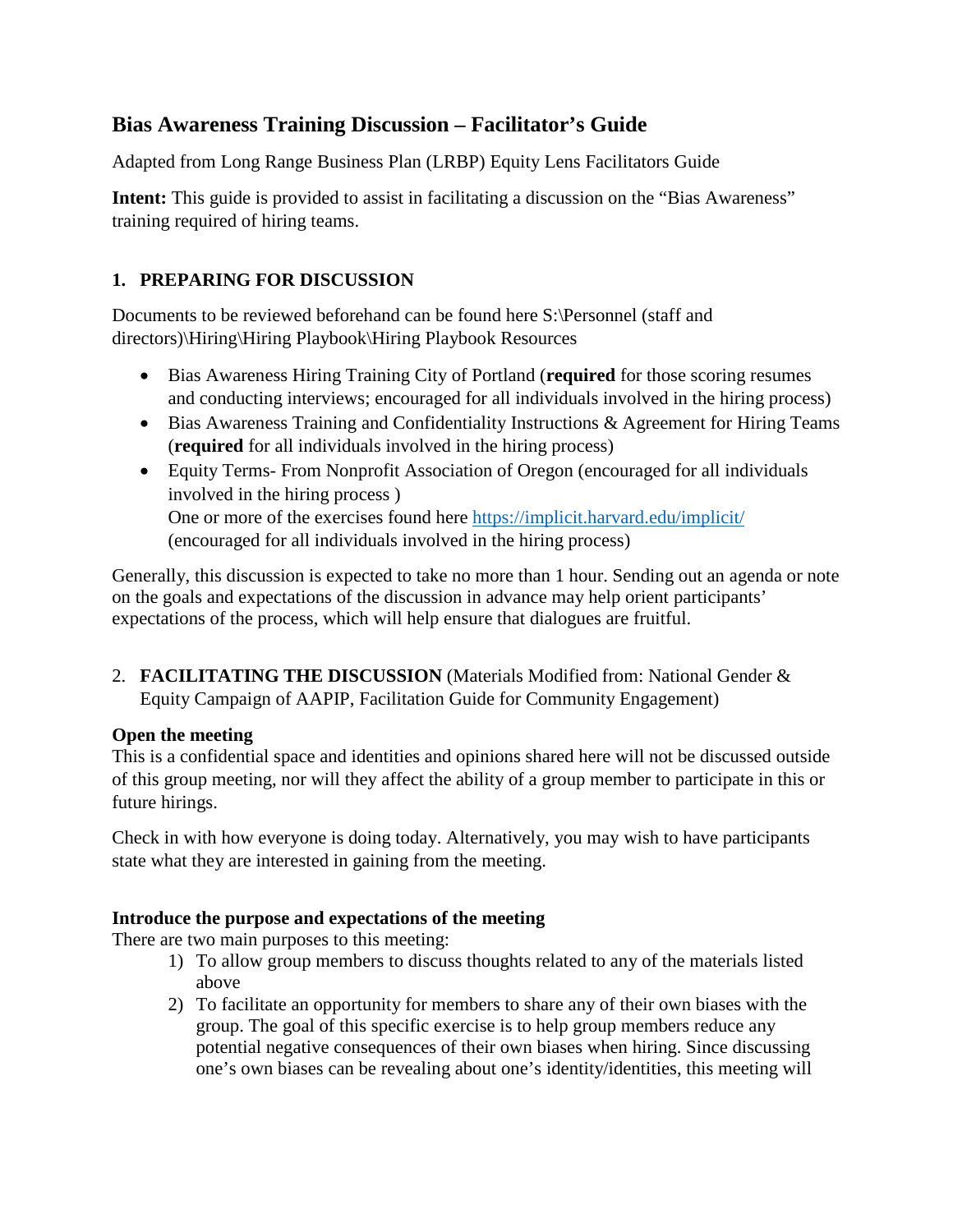not be recorded or reported on. Any action items will be related only to improving the materials provided for training and reading.

## **Set ground rules**

It is important to be mindful of the power dynamics that have the potential to play out in the meeting. Ground rules are agreements or standards that improve a group's ability to work together, and are also an effective tool for creating a "safe space" for participants. The list of group agreements that the District has found useful before (most of these are from our LRBP Advisory Committee):

- Be mindful of privilege, power dynamics, unconscious bias, and missing perspectives.
- Honor each other's privacy.
- **Listen to understand.**
- **Speak your truth responsibly.**
- Step up/step back.
- Acknowledge, accept, and work through mistakes.
- Be willing to do things differently and/or experience discomfort.
- Expect and accept non-closure.
- Respect personal, subjective opinions and preferences.
- Take care of yourself.

The facilitator may ask the group for other important guidelines that they would like to see added to the list for this meeting. Participants then all agree to adopt these values and behaviors. In order for ground rules to be effective, the facilitator must be able to hold participants accountable to what the group has determined as important for everyone to feel safe.

## **Address Conflict**

Conflict is sometimes unavoidable, but it can be a constructive force. Acknowledge or name the conflict, then decide how to move on. Some additional tips for a discussion leader in dealing with conflict include:

- Help participants clarify what the conflict is about
- Do not take sides
- Affirm the validity of all viewpoints
- Frame the conflict in terms of a problem to be solved
- Ask if the group can proceed with what they do agree on and hold back on areas of disagreement
- Take a break, or table any action until a future meeting

## **Closing the session**

Although some questions or ideas may remain unresolved, it is important to foster a sense of closure among the group. Specific ways to debrief might include:

- Summarize what was discussed, what was observed and what was learned
- Ask yourselves what comments addressed any key questions or suggest ways that the District might improve the abilities of its hiring teams to hire without harmful bias? What